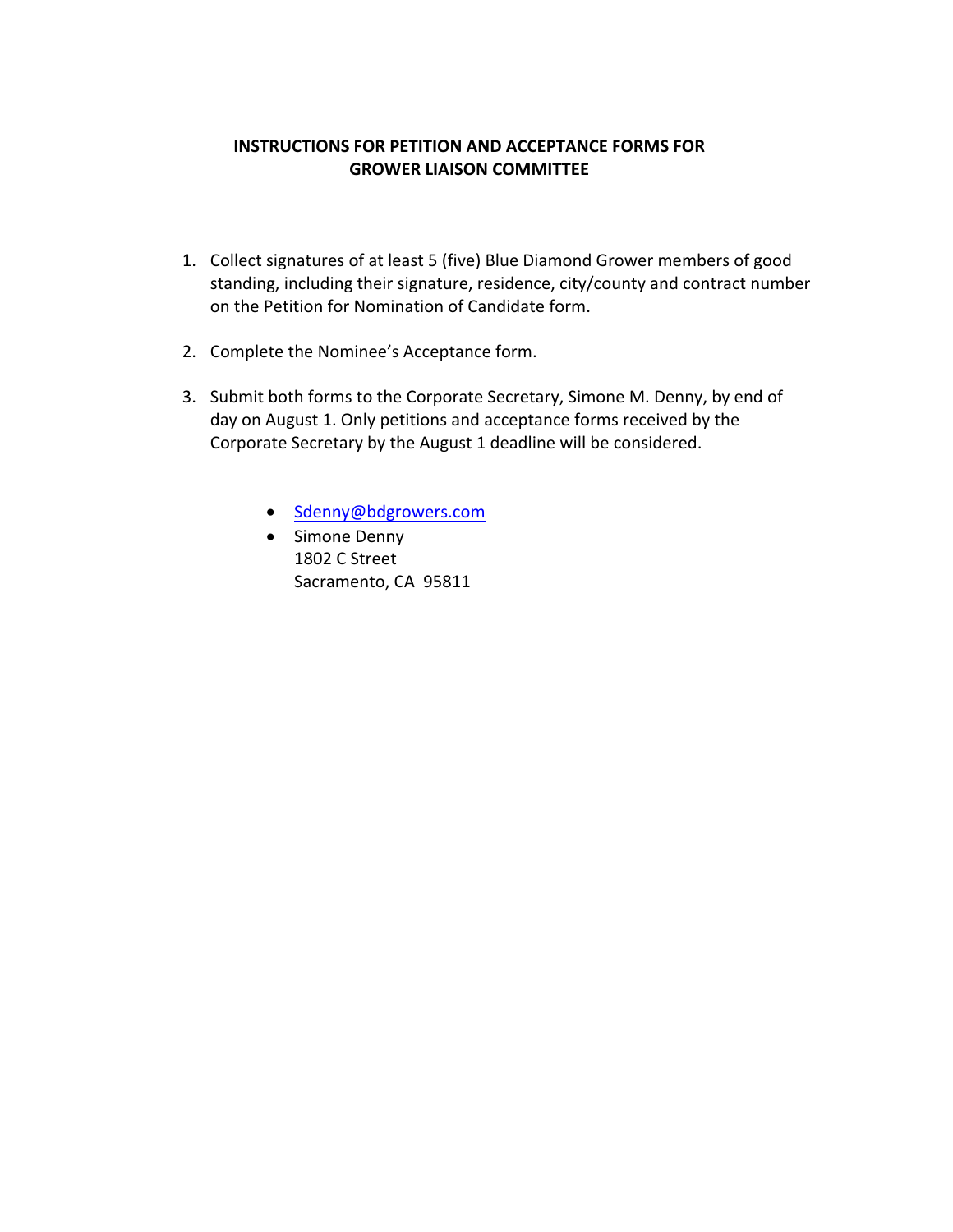## **NOMINEE'S ACCEPTANCE FOR GROWER LIAISON COMMITTEE**

District No. \_\_\_\_\_\_\_\_\_

 I hereby accept the foregoing nomination for the office of Grower Liaison Committee member of Blue Diamond Growers from Directorial District No. \_\_\_\_\_\_\_.

| Zip Code: _______________________            |  |  |
|----------------------------------------------|--|--|
|                                              |  |  |
|                                              |  |  |
|                                              |  |  |
| Contract Number: _______________             |  |  |
| Contract Type: MB5 $\bigcirc$ MBA $\bigcirc$ |  |  |
|                                              |  |  |

| Dated: |  |
|--------|--|
|--------|--|